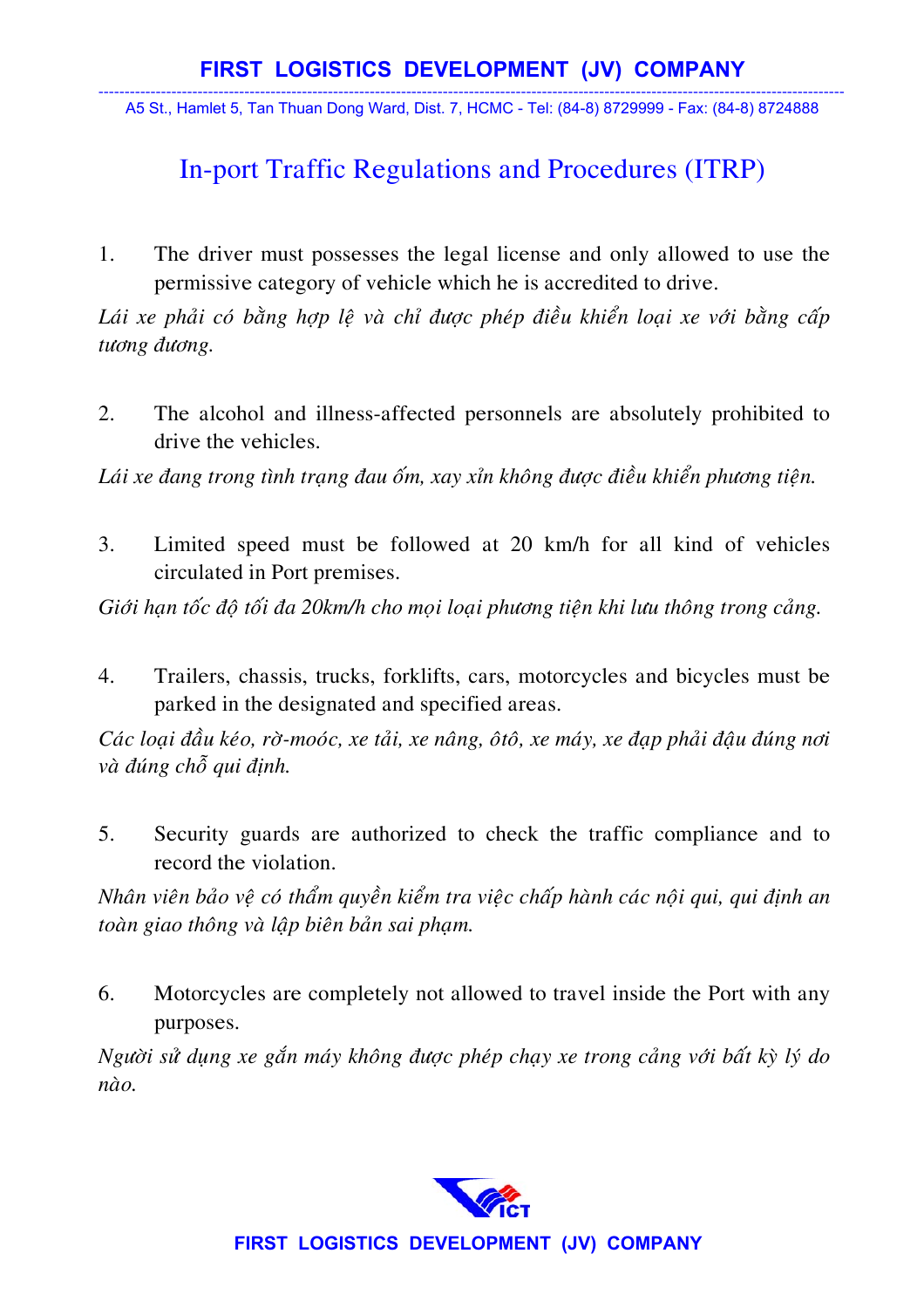## **FIRST LOGISTICS DEVELOPMENT (JV) COMPANY**

----------------------------------------------------------------------------------------------------------------------------------------------- A5 St., Hamlet 5, Tan Thuan Dong Ward, Dist. 7, HCMC - Tel: (84-8) 8729999 - Fax: (84-8) 8724888

7. The pedestrians and bicyclists are assigned to move in their own route.

*Coù ñöôøng daønh rieâng cho ngöôøi ñi boä vaø xe ñaïp, coù phaän söï ñi laïi trong caûng.* 

8. FLDC Departments and Sections must control the traffic and transportation activities in their respective areas with their own field guidance and instructions

*Caùc Phoøng, Ban phaûi chòu traùch nhieäm quaûn lyù löu thoâng vaø vaän chuyeån trong khu*  vực mình phu trách theo từng qui đinh và hướng dẫn cu thể.

9. All vehicles must be steered exactly in their designated lanes and followed the traffic signs strictly.

Các phương tiên giao thông phải tuyết đối lưu thông đúng tuyến và theo sư chỉ *daãn cuûa caùc bieån baùo.* 

- 10. All the vehicles owners must comply the port traffic priority stringently as followed :
	- $\Rightarrow$  First priority for FLDC container trailers;
	- $\Rightarrow$  Second priority for customer's trailers and lorries;
	- $\Rightarrow$  Third priority for Government Agency, Company and private cars;
	- $\Rightarrow$  Fourth priority for bicycles and pedestrians.

*Chủ các phương tiện giao thông phải tuân thủ trình tự ưu tiên khi lưu thông trong câng như sau:* 

- ⇒ *Öu tieân moät cho caùc ñaàu keùo chôû container cuûa FLDC.*
- $\Rightarrow$  *Ŭu tiên hai cho các đầu kéo chở container và xe tải của khách hàng.*
- $\Rightarrow$  *Úu tiên ba cho các xe ôtô thuộc cơ quan Nhà nước, FLDC và xe cá nhân.*
- $\Rightarrow$  Uu tiên bốn cho xe đạp và người đi bộ.
- 11. FLDC staff are requested to follow strictly and apply effectively this IFRP. Award and punishment will be decided and issued by the Management basing on the Safety Section's report.

*Toaøn theå nhaân vieân FLDC yeâu caàu tuaân thuû nghieâm ngaët vaø thöïc hieän ñaày ñuû theo*  Qui định nêu trên. Ban Lãnh đạo FLDC sẽ có quyết định và ban hành chế độ *thöôûng phaït ñuùng möùc döïa treân baùo caùo cuûa Boä phaän An toaøn.* 



## **FIRST LOGISTICS DEVELOPMENT (JV) COMPANY**